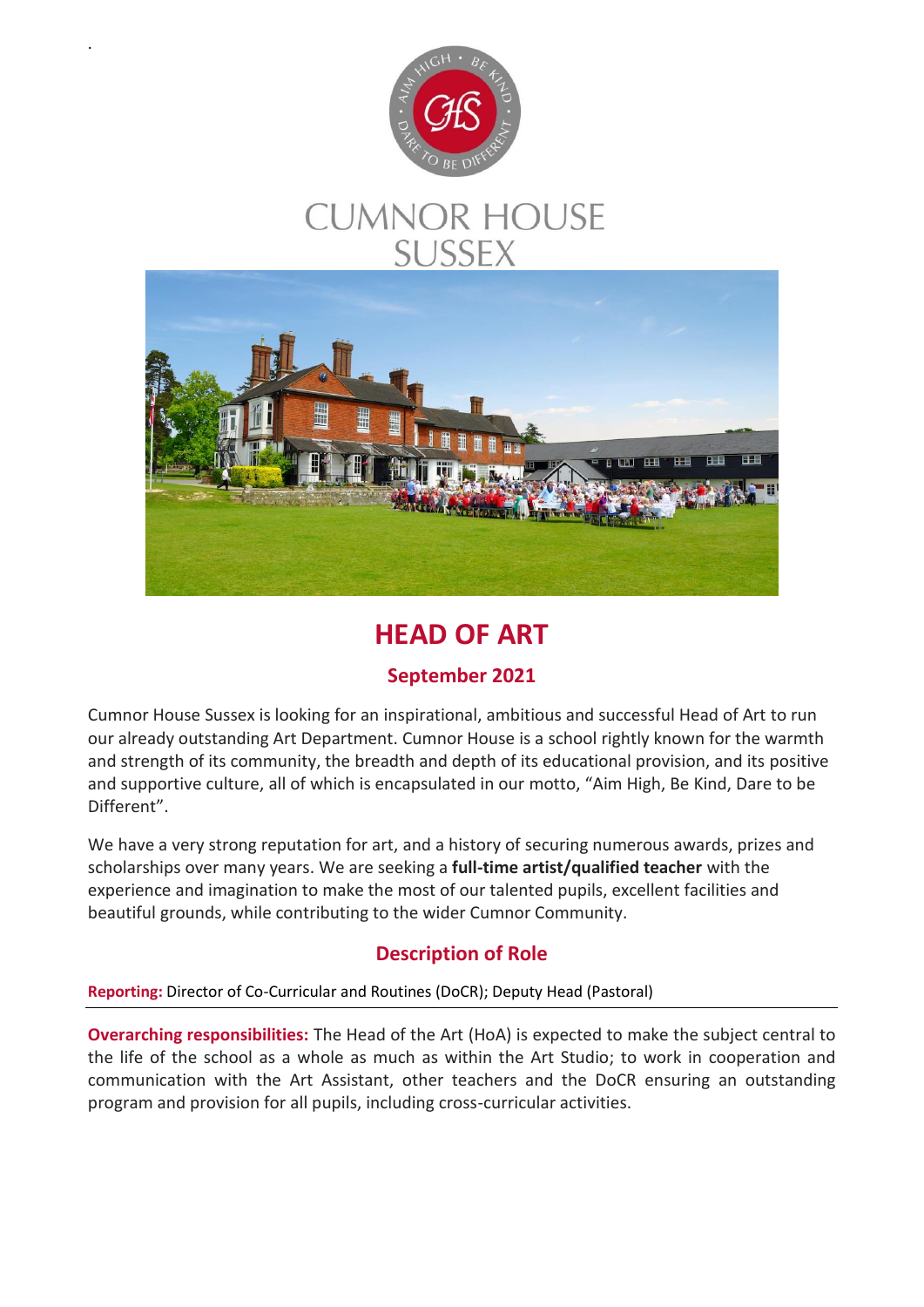#### **Principal Duties:**

The statement of duties and responsibilities covered by the latest Cumnor House Prep Teacher job description should be taken as a starting point in describing the duties of the HoA who has additional responsibilities as follows:

#### **Management:**

- Organise the Art Department and its syllabus (from 7-13 years);
- Organise a timetable for the use of the Art Studio by Art Scholars and other groups;
- Be responsible for the delegation of work to the Art Assistant;
- Ensure tidiness and order in the Art Studio and maintain its resources at a high standard.

#### **Administration:**

- Keep abreast of the requirements of the subject in terms of Scholarship and the National Curriculum;
- Produce and annually update a Departmental Handbook and Development plan;
- Attend Heads of Department meetings;
- Produce and maintain a scheme of work for the teaching of the subject at Cumnor;
- This scheme of work should be an accessible, practical working document. It should refer to the syllabus, assessment, use of ICT and SEN requirements, cross-curricular opportunities and presentation;
- Maintain policy guidelines on all aspects of the teaching of the subject;
- Be responsible, with the DoCR, for putting together a termly 'Arts Programme';

#### **Promotion of Excellence:**

- Encourage an interest in and love of Art in all children in the school;
- Be aware of developments and advances in the teaching of the Art;
- Prepare children for Scholarship assessments in liaison with Senior Schools' Heads of Art;
- Encourage pupils to exhibit their work and to enter external competitions, festivals, or exhibitions.
- Organise and plan regular in-school exhibitions for all year groups;
- Promote and encourage excellence, thereby developing confidence through improvement and success through lessons, trips and exhibitions;
- Encourage and promote talented pupils:
- Foster and maintain links with external organisations to provide a broad range of opportunities;

#### **Finance:**

• In communication with the Head of Finance, manage the Art Department budget within agreed limits;

#### **Links and Marketing:**

- Prepare a brief résumé of each term's syllabus for publication on the school's website;
- Act as a stimulus for artistic events inside and outside the school;
- Prepare pieces for the school magazine and for exhibition around the school.

#### **Health and Safety:**

- Ensure that risk assessments (e.g. for off-site trips) are undertaken where required.
- Maintain own medical and safeguarding certificates, according to School policy;
- With the Art Assistant, attend INSET or other Health & Safety or Safeguarding training as required by the School.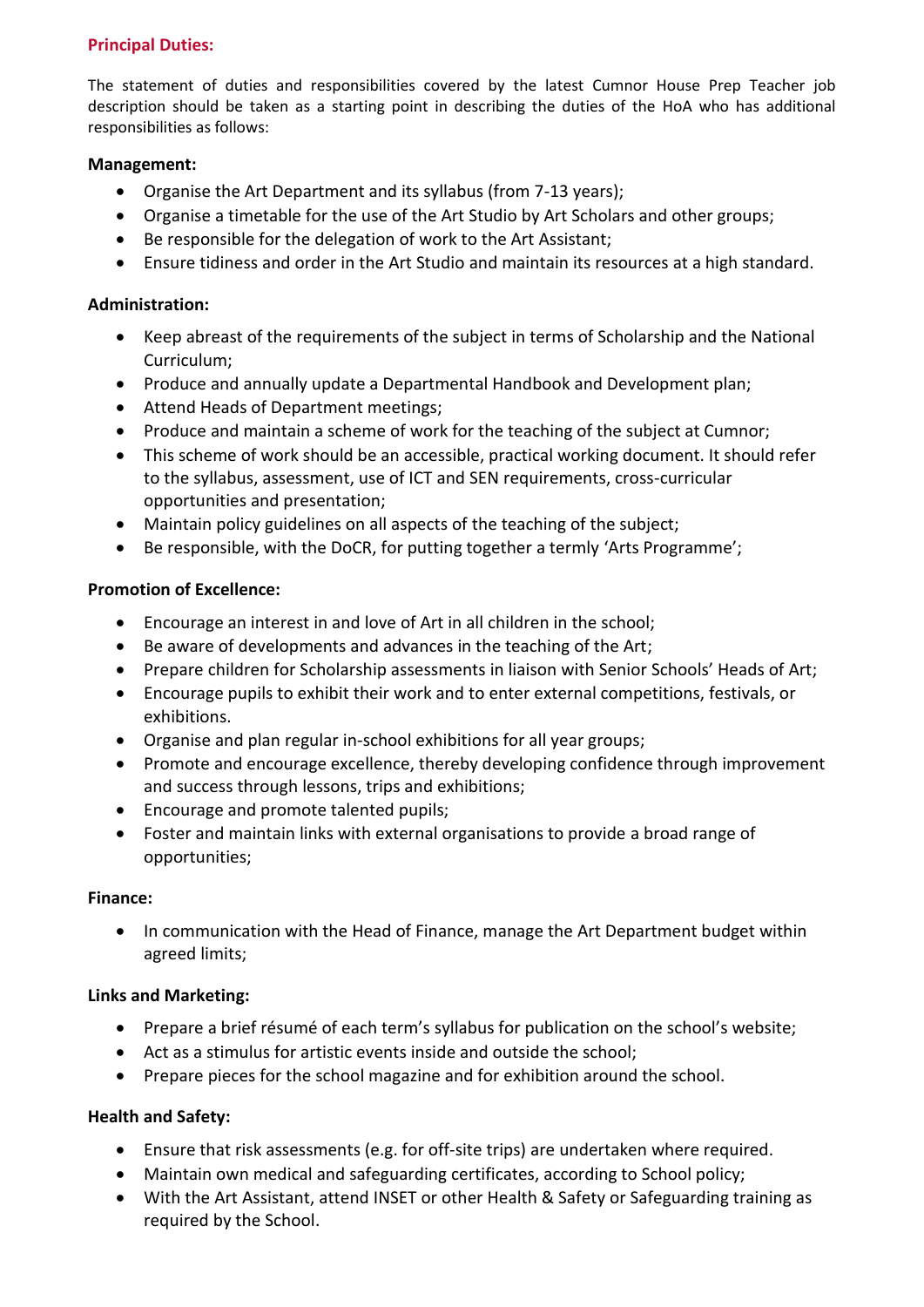#### **Safeguarding Responsibilities include:**

- Safeguard and promote the welfare of children;
- Foster a culture of openness, safety, equality and protection;
- Provide a safe and welcoming environment where both children and adults feel secure, able to talk and believe that they are being listened to;
- Play a key role in the prevention of harm and an equal responsibility to act on any suspicion or disclosure that may indicate a child is at risk of harm;
- All staff must act in accordance with the School's Safeguarding & Child Protection Policies

#### **Hours of work:**

The Head of Art is a full-time position in the Prep School. All Prep Teachers are expected to be available to work from 8am to 6pm during term time, which includes up to 3 days before and after each term, and to be available for occasional evenings (e.g. Parent Evenings) and some weekends (3 Saturday Activity mornings per term). There are also other whole-school events, such as Sports Day, which may occasionally occur at the weekend or at other times out of the normal School day. In addition, Heads of Department should expect to work beyond the school day when required.

## **Desirable Qualities and Experience**

- A good degree in Fine Art or other relevant Art degree
- Qualified Teacher Status is essential
- Skill in planning and teaching inspiring lessons across age and ability ranges
- Proven ability to inspire, encourage and teach pupils effectively
- Sensitivity to the needs of all pupils and an ability to adapt teaching methods
- Excellent organisational skills and the ability to delegate to the Art Assistant
- Confidence in nurturing Scholarship candidates to meet or exceed expectations of senior schools
- Willingness to share outstanding practice with other staff
- Share a creative and enthusiastic approach to cross-curricular opportunities
- Clear practical vision of the future of the Art Department
- Willingness to contribute to the wider Prep School curriculum and community
- Ability to communicate warmly, positively and authentically with parents about their child's progress and potential
- Maintain a positive, flexible and good-humoured approach
- Consistently exhibit high standards of conduct including punctuality, professional appearance and discretion
- Empathy with the Cumnor principles, and the ethos and aims of independent education.

#### **Holidays, Remuneration and Benefits**

- Cumnor is in a position to offer an outstanding remuneration package, in line with experience and qualifications, and this will be discussed at interview.
- Substantial remission on fees for Staff children attending the School or Nursery
- Generous contributory pension scheme
- Free on-site parking
- Complimentary dining and refreshments available all day during term time
- Free use of swimming pool at specified times
- Occupational sick pay scheme